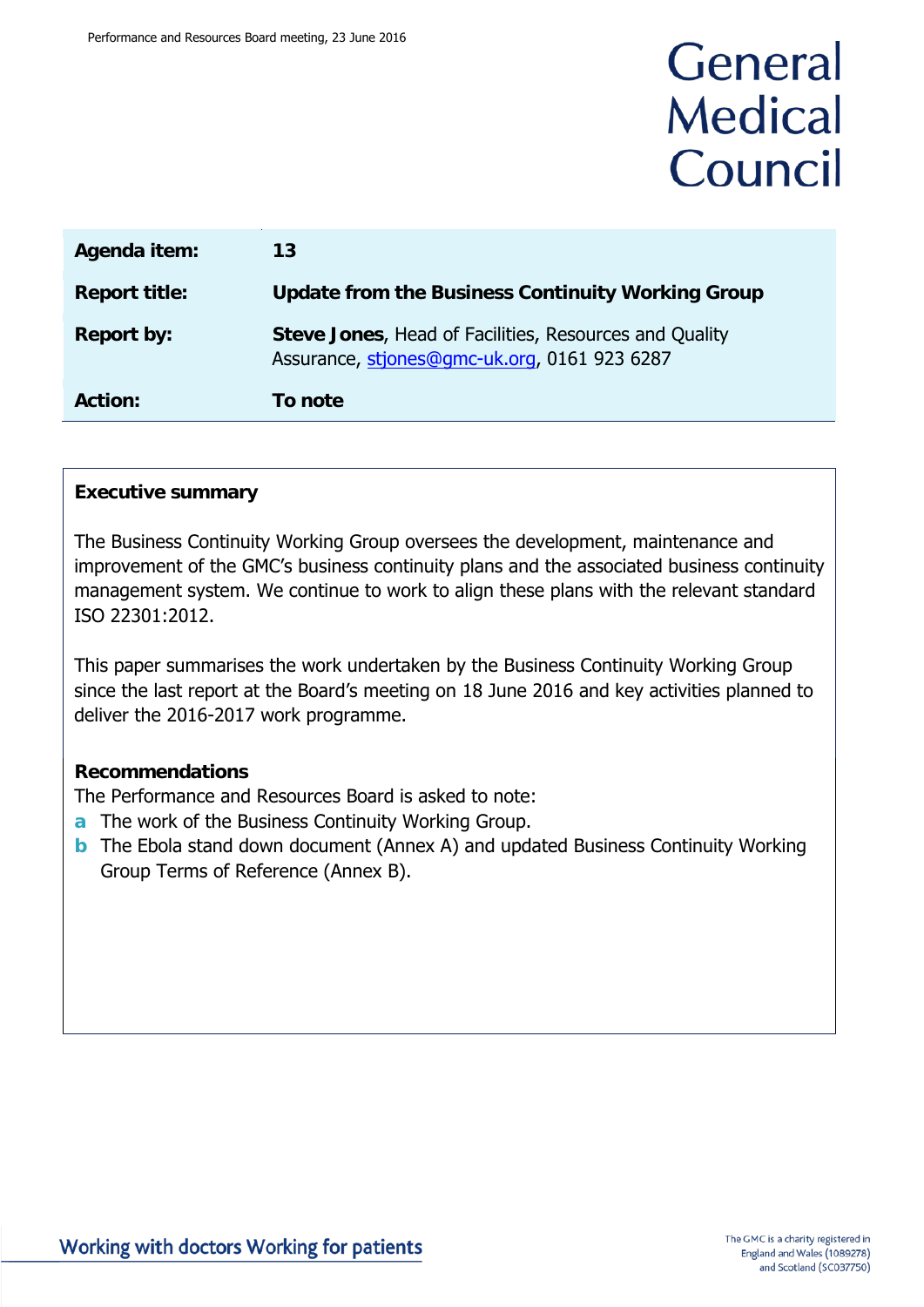### **Background**

**1** The Business Continuity Working Group (BCWG) is chaired by the Director of Resources and Quality Assurance and reports to this Board annually. This work is necessary to ensure that the GMC can respond effectively in the event of a disruption to normal operations.

### **Overview of work of the BCWG – our plans**

- **2** The BCWG meets bi-monthly and over the last 12 months has overseen a programme of work to improve the existing plans, enhance response strategies by reviewing past incidents, raise awareness of business continuity across the GMC and further develop a business continuity management system to align with the ISO standard. The GMC has business continuity and pandemic plans in place; both of which have been updated and approved by the BCWG twice in the last twelve months.
- **3** The Pandemic plan was enhanced with the addition of an annex entitled Infectious Diseases – this mirrors its appearance alongside Pandemic influenza in the Human Disease section of the National Risk Register. This addition provides a planning resource which reflects the approach we took when developing our response to the Ebola outbreak. We have since publication prepared a formal Ebola stand down document in line with best practise and this is at Annex A.
- **4** All plans, including the Medical Practitioners Tribunal Service (MPTS) Business Continuity Plan are published on the intranet and to the desktops of all staff. Local teams also have plans which are reviewed centrally at regular intervals.

### **Audit report**

- **5** A review of Business Continuity planning was commissioned and considered by the Audit and Risk Committee at its meeting on 15 September 2015.
- **6** The audit achieved an overall green assessment reporting that:

Overall, there is a sound control framework in place to achieve system objectives and the controls to manage the risks audited are being consistently applied. There may be some weaknesses but these are relatively small or relate to attaining higher or best practice standards.

- **7** The recommendations from the auditors were:
	- **Priority 2** that we ensure that the business continuity exercise plan is designed and maintained.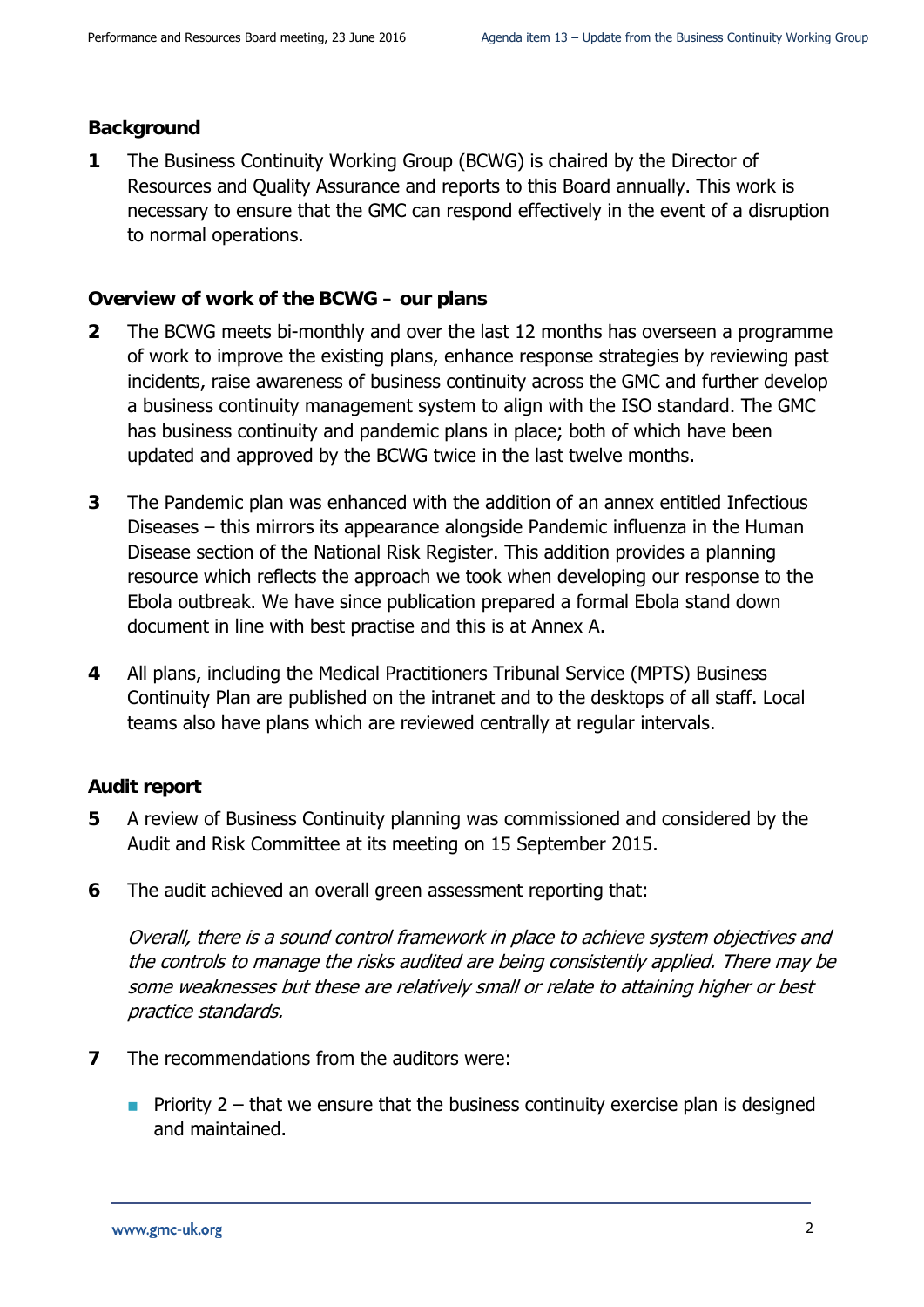- **Priority 3 that we ensure that staff have read business continuity plans (BCP)** and are aware of the BCP Incident helpline number.
- **8** The BCWG have approved and regularly monitor a three year rolling programme for exercising and testing. A number of awareness initiatives have been completed including a text message test which included the Incident line number and enhancements to the Business Continuity intranet pages, promoted by Inside Info articles. These actions have completed the recommendations.

### **Gap analysis against the standard ISO 22301:2012**

- **9** The gap analysis of our documentation against each clause of the ISO 22301:2012 standard was delivered in September 2015 by our business continuity consultants. This provided a detailed report identifying areas fully, partially and not covered. This standard-specific review also concluded that we were very strong in the requirements which cover planning and response and provided further assurance to that provided by the GMC auditors, that we would be able to respond well to a business interruption.
- **10** The group has agreed to adopt an approach of incremental improvement to the Business Continuity Management System (BCMS) documentation and processes. As we revise a document or process we will seek guidance from our external consultants to make sure these more closely align with the requirements of the standard.
- **11** As the audit report indicated that our current planning was sufficiently robust we are sufficiently assured that during this period of change, only work which adds value need be prioritised at this time. A decision whether to pursue this more rigorously or apply for accreditation will be considered at a future date.

### **Work programme for 2016-17**

- **12** The work programme was agreed by the group in March and is reviewed at each meeting to ensure that tasks are on target.
- **13** The BCWG has a standing agenda item where any incident that has, or could have, interrupted our business, or affected staff welfare is reviewed to see whether there are any lessons to be learned for future planning. Where necessary, actions to reduce any impact are implemented.
- **14** The group also discusses any new issues or risks that may arise. As part of this review, we considered the potential impact of the change programme on the Business Continuity planning we have in place. Any risk identified was addressed in the programme of work - specifically the timing of reviews of local plans, tracking the loss of key personnel and the potential requirement to update the central plans more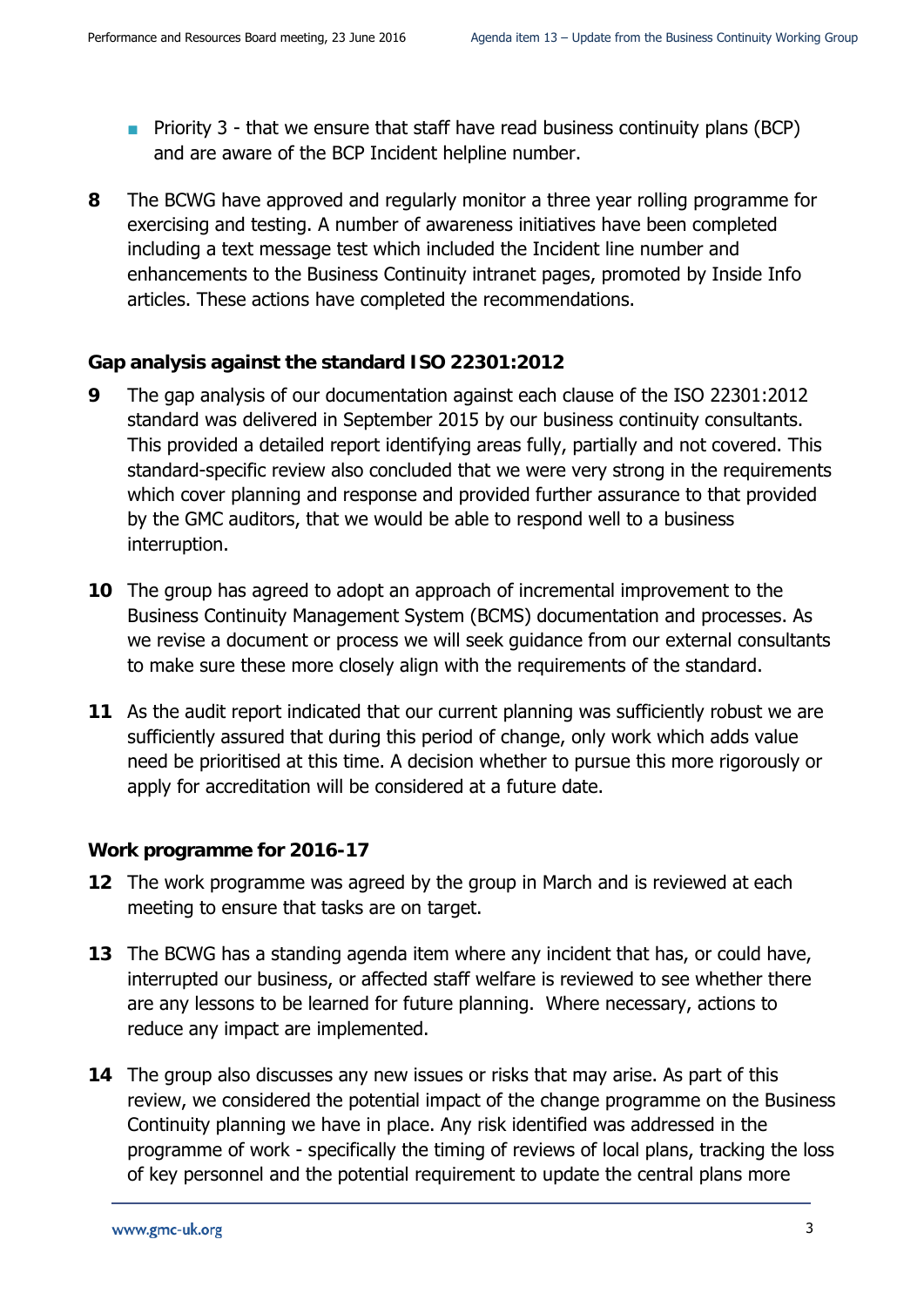frequently. Additional awareness raising work will be planned to ensure all new starters are aware of the planning in place, where to find out information and the ways in which we will contact them in the event of an incident.

### Exercise and testing

**15** The exercise and testing programme of work is updated regularly and a highlight report provided to the group. We have already completed an exercise scenario test for the MPTS team and are planning a text message test to all staff in June. A scenario based exercise was facilitated by our consultants in May for the senior management team and the incident management team (Assistant Directors/Heads of Service) to explore the way the two teams would work together to manage a significant incident affecting the GMC. Key learning points have been identified and these will be followed up with consultants to improve communication and clarity of role expectations between the teams. A detailed report and recommendations will be submitted by the consultants shortly.

### Document review

- **16** Updated documents are submitted to the group for review and the BCWG has approved a reworked Terms of Reference document, which is at Annex B. Minor additions include a note about the nomination of deputies and the use of management review to check that the BCMS is effective.
- **17** We are not aware of any equality and diversity considerations that relate to this paper. There are no resource implications raised by this paper.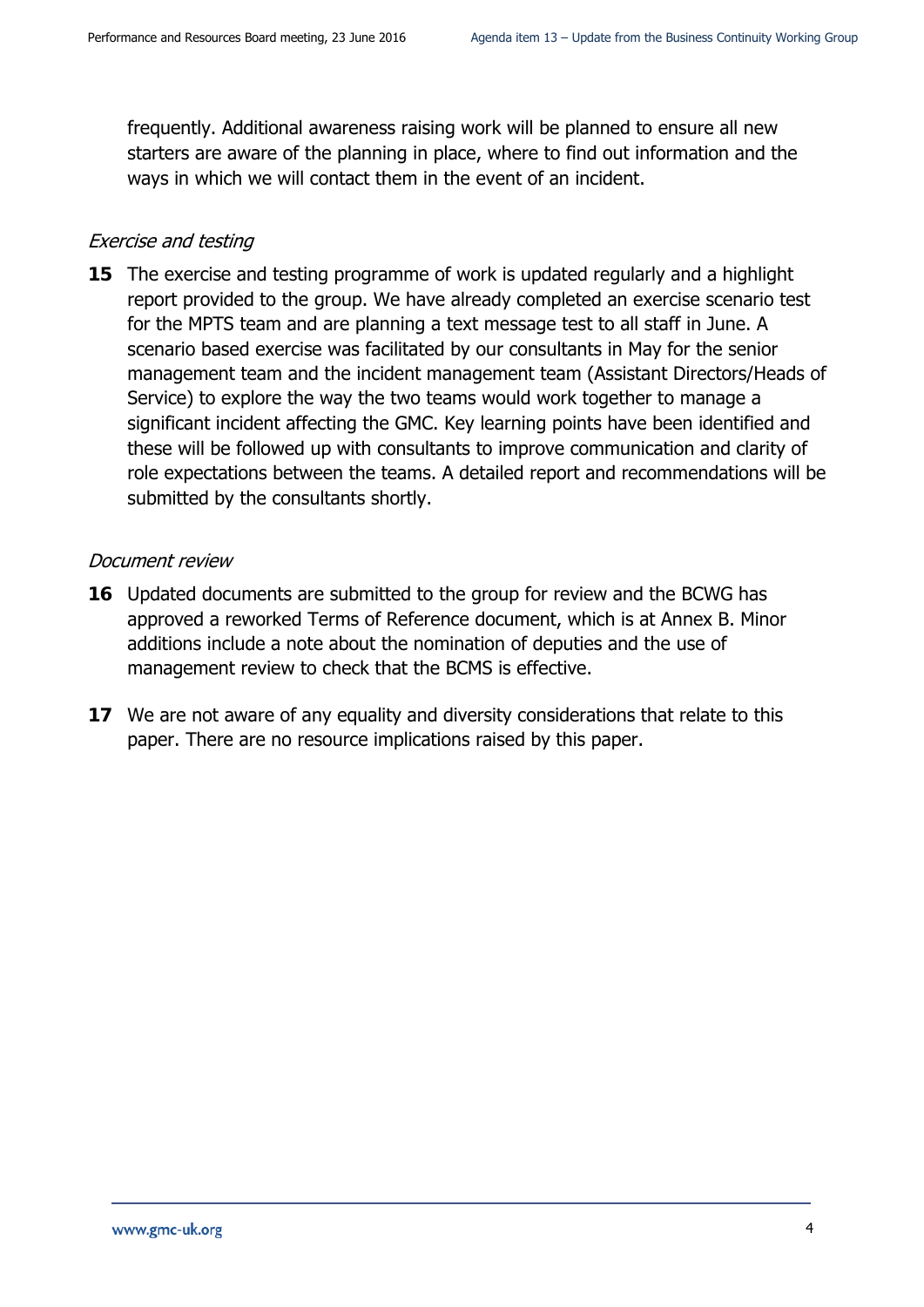### **13 – Update from the Business Continuity Working Group**

# **13 – Annex A**

General

**Medical** 

Council

## **Ebola: Stand down**

### **Background**

- **1** In March 2014 Guinea reported that Ebola had killed 59 people; later that month, there were reports of two deaths in Liberia among people who had been to Guinea. In May the World Health Organisation (WHO) confirmed that Ebola had reached Sierra Leone. In June 2014 we started to research about the nature of the disease and evaluate the potential impact this may have on GMC activities and. It was apparent that the highest risk group were health professionals so it became prudent to undertake more specific risk assessment.
- **2** By mid-October 2014 steps were taken to quantify any specific raised risk posed by candidates attending the Clinical Assessment Centre (CAC) for testing or doctors coming for appointments by assessing the countries from which our visitors qualified. We also continued to review all the advice from Public Health England and the World Health Organisation (WHO).
- **3** Directors Registration and Revalidation and Resources and Quality Assurance were involved in discussions about potential practical arrangements we could put in place. The senior management team were provided with a briefing paper.
- **4** Airport screening was introduced at Heathrow on 14 October 2014 and extended to other entry points shortly afterwards. GMC was invited to become part of the Department of Health (DH) Ebola Communications and Engagement Stakeholder Group set up by the Ebola Stakeholder Group on 31 October 2014 and we were represented by Stephanie McNamara. The first meeting took place on 7 November 2014.
- **5** Standards representatives also attended a separate DH Ebola strategy group.
- **6** A news item was put up on the external website on 24 October 2014 and an Inside info link on 26 October 2014.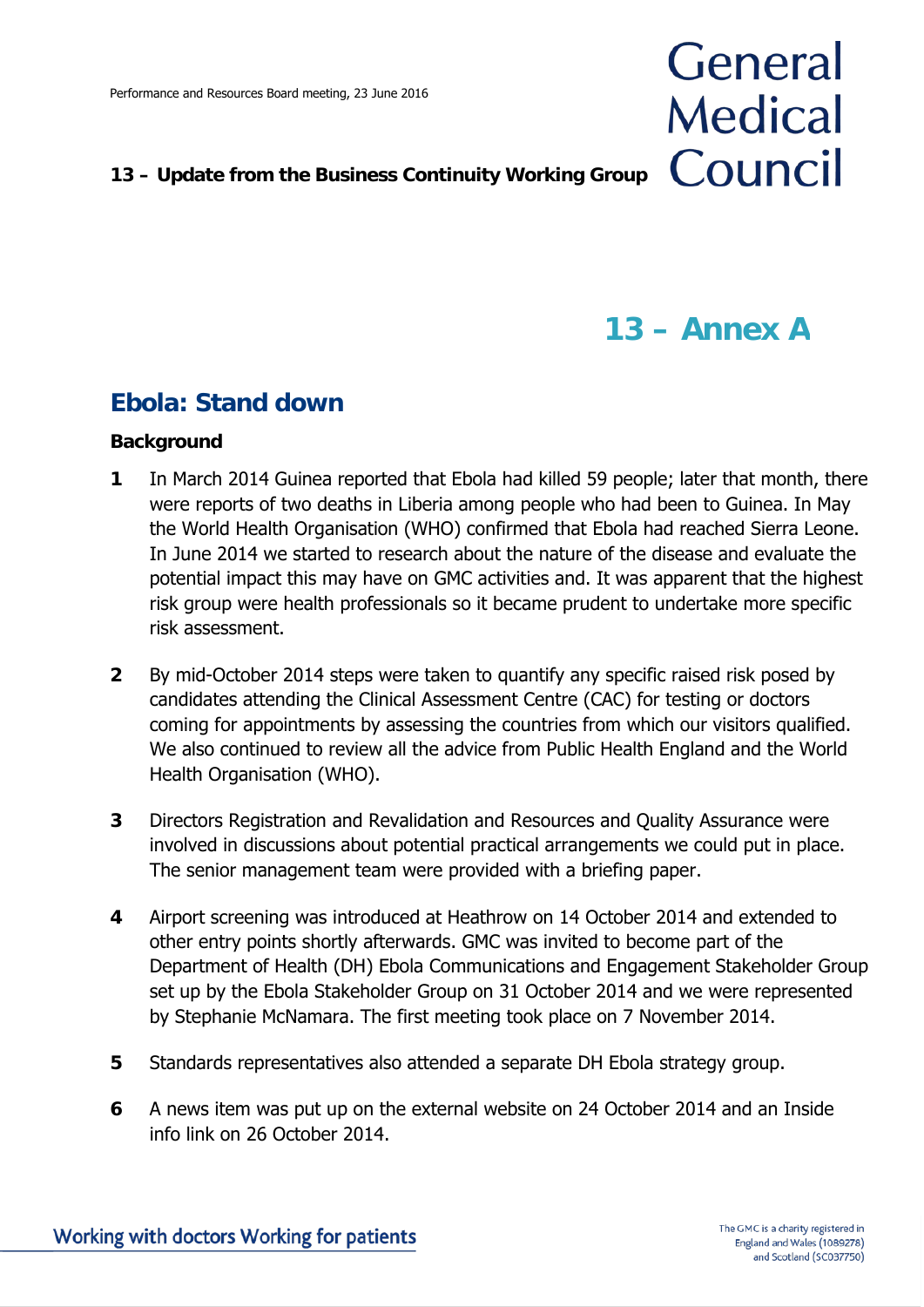- 
- **7** As the risk reduced, Public Health England reduced the level of airport screening in July 2015 so that only returning health workers were actively screened with other passengers being required to self-refer based on the guidance posters.
- **8** We monitored the various relevant sites throughout the outbreak to assess the changing threat levels and best available advice.

### **Specific actions taken locally**

- Reception staff were provided with flow chart and guidance based on the Public Health England guidance for returning students for educational bodies. This also gave advice how to deal with isolating a potentially infected person.
- **Durior Clinical fellow, a specialist in public health medicine, also provided face to face** training to front line staff to provide reassurance on the level of potential risk and assist in reducing staff anxiety.
- **The public advice posters issued by Public Health England were placed on reception** desks and leaflet produced which could be issued to visitors.
- **IFM** Intranet pages with specific Ebola information were created with links to relevant external sites and GMC documentation in December.
- Registration services emailed advice to CAC candidates and potential visitors.
- Regular review meetings were set up to include managers responsible for Registration services (including the clinical fellow), Facilities, Human Resources and communications. Initially weekly, then each fortnight, and then monthly – the group reduced to Facilities and Registration services managers only.
- Guidance was provided to the CAC following a candidate who became unwell. This was not Ebola related but as there was uncertainty the advice in place has now been issued to the CAC team.
- **The Registration team ceased sending emails providing advice to CAC candidates and CAC** potential visitors in October 2015. The notices were left in reception.

### **Stand down – general guidance on timing**

- Reassess the level of risk to establish the appropriate timing for the gradual reduction of additional measures put in place:
	- **i** Agree specific trigger points such as: Outbreak declared over in all affected overseas locations – e.g. 42 days for Ebola after the last case but there is likely to be a further period of enhanced surveillance
	- **ii** Screening at local ports/airports ceased
	- **iii** Local Public Health advice
	- **iv** Review WHO advice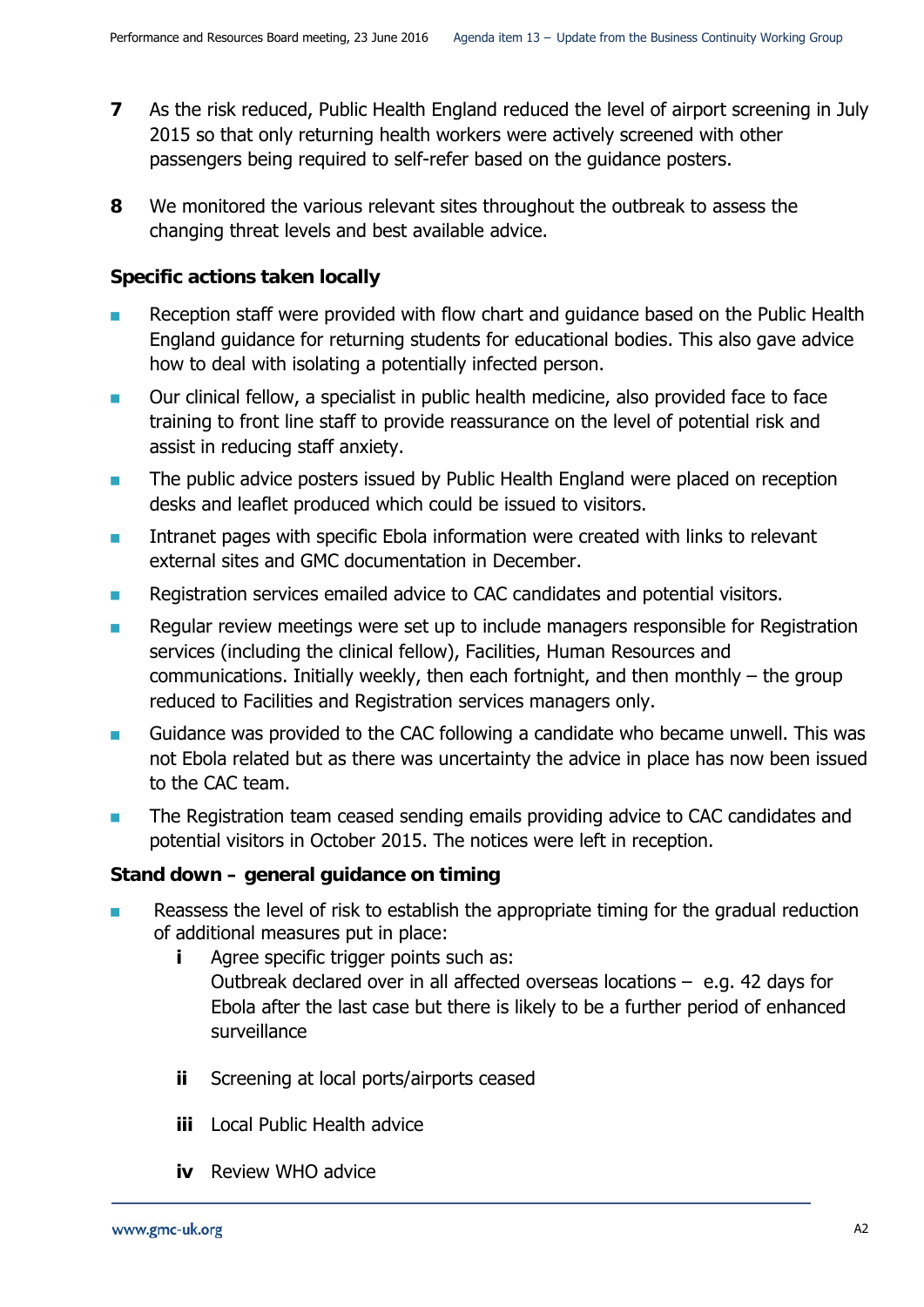- **v** Review Foreign and Commonwealth Office travel advice.
- Get approval to stand down all measures from an appropriate level of management i.e. proportionate to any residual risk.
- It is always harder to stand down than to escalate.

### **Decision**

Based on the current best information available to us and the guidance above, which was approved as part of the Infectious Diseases annex to the Pandemic Plan, it has been proposed that we remove the only remaining response in place – the posters in reception.

### **Rationale**

The WHO has declared the Ebola outbreak over on 14 January 2016:

The WHO stated: this date marks the first time since the start of the epidemic 2 years ago that all 3 of the hardest-hit countries—Guinea, Liberia and Sierra Leone—have reported 0 cases for at least 42 days. Sierra Leone was declared free of Ebola transmission on 7 November 2015 and Guinea on 29 December.

They also cautioned that vigilance needs to be maintained in these countries and that there are likely to be isolated outbreaks but that detecting and breaking every chain of transmission will continue to prevent new outbreaks.

- **The Foreign and Commonwealth Office no longer advise against all but essential travel** to Guinea, Liberia and Sierra Leone.
- Medecins sans Frontieres who were the main front line care providers prior to the escalation of the outbreak and were pivotal in raising the profile of the Ebola outbreak are also content that the lessons have been learned. They report that the position is better in a number of respects to support a better response to any further outbreak. (Source: Ebola Crisis update – 14 January 2016 on their website.)
- **Notable 10** We will continue to monitor relevant quidance for any indication that the position has changed.

### Relevant information sources

<https://www.gov.uk/foreign-travel-advice>

<http://www.who.int/mediacentre/news/releases/2016/ebola-zero-liberia/en/>

<https://www.gov.uk/government/topical-events/ebola-virus-government-response>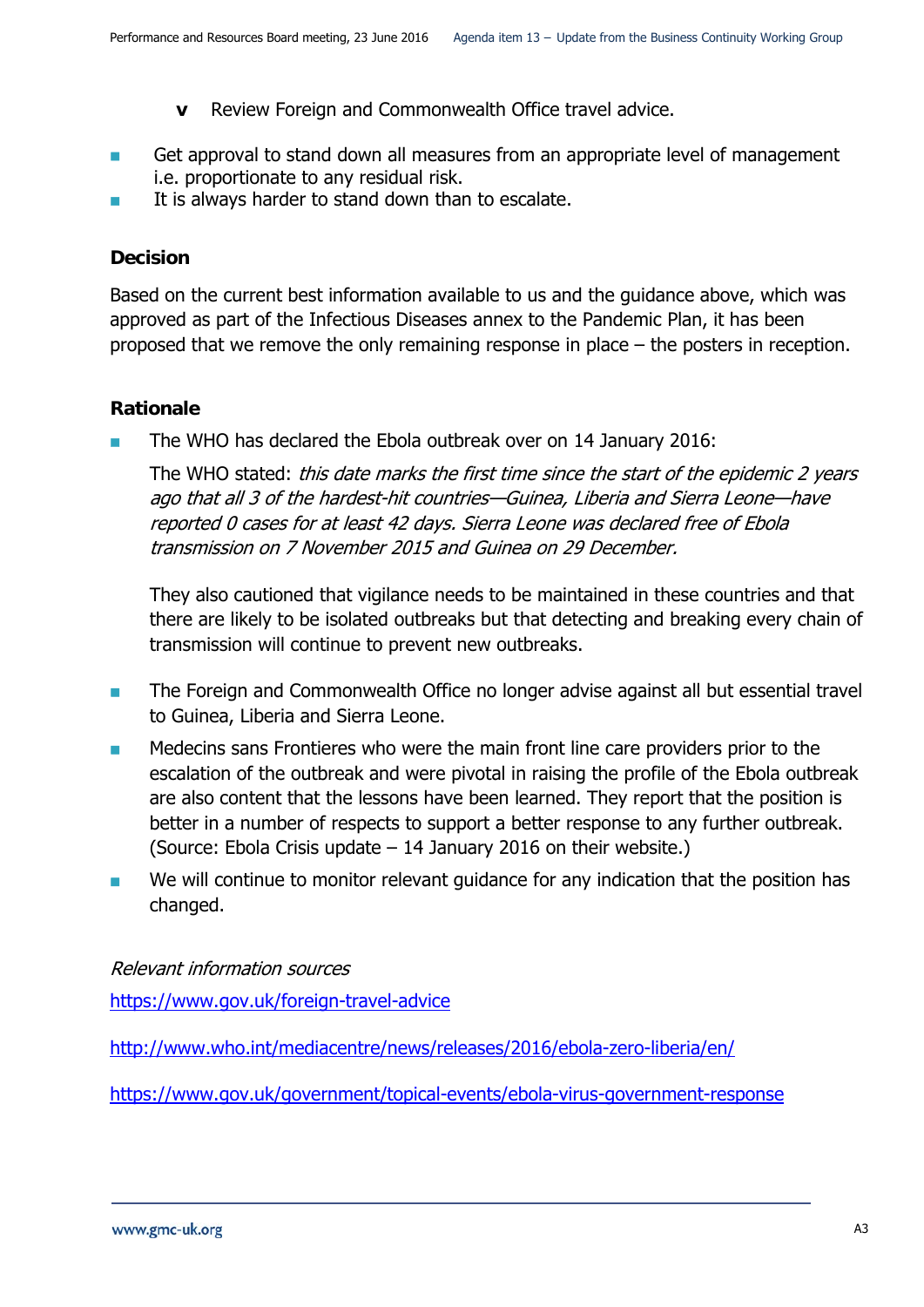### **13 – Update from the Business Continuity Working Group**

# **13 – Annex B**

**Business Continuity Working Group: Terms of Reference** 

| Author               | <b>Sheila Tuffrey</b> |
|----------------------|-----------------------|
| Version              | 4.3                   |
| <b>Issue Date</b>    | 24 May 2016           |
| <b>Review Date</b>   | One year              |
| <b>File Location</b> | Document: Livelink    |
|                      | Pdf: Intranet         |

Working with doctors Working for patients

The GMC is a charity registered in England and Wales (1089278) and Scotland (SC037750)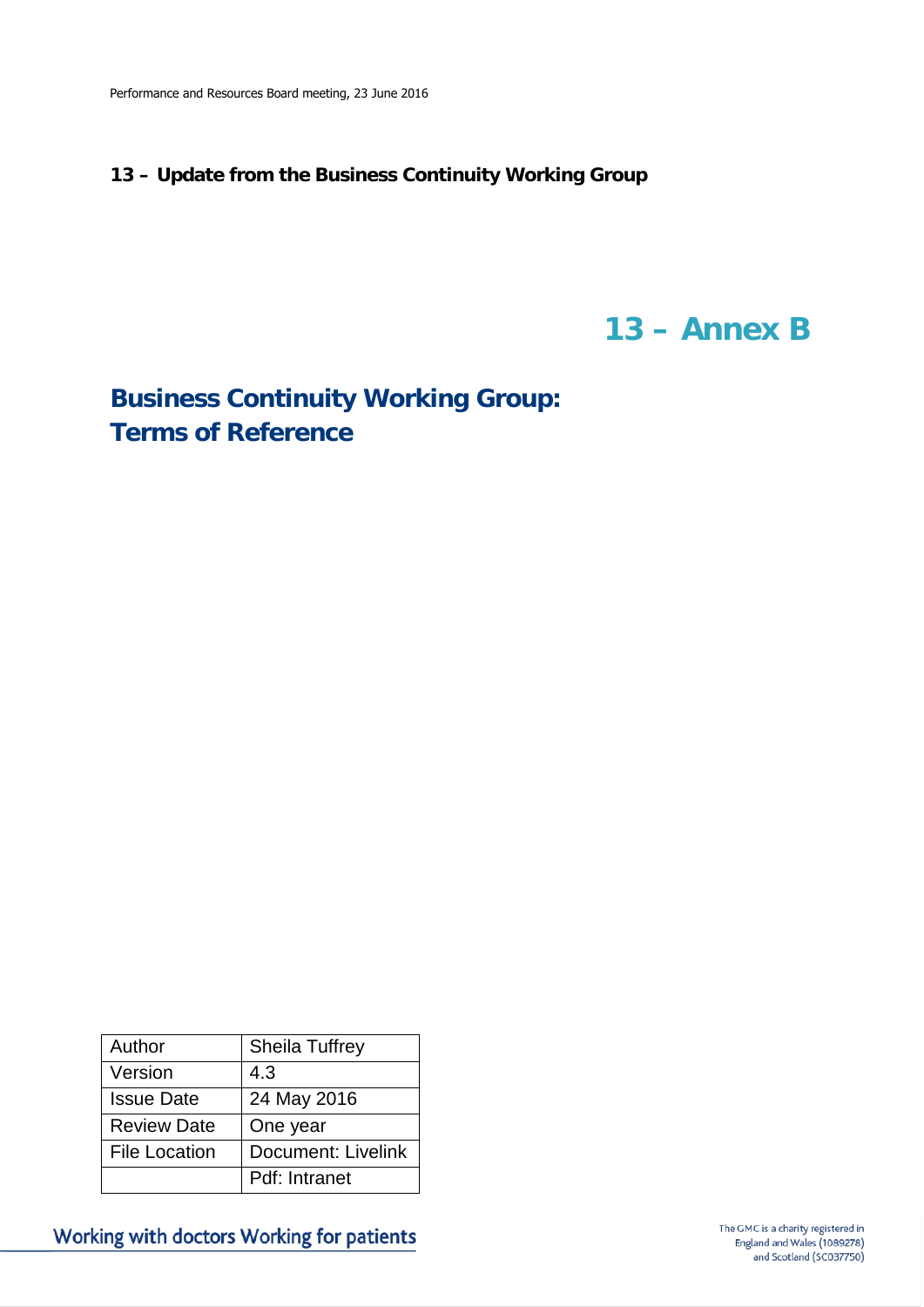## **Introduction**

**1** The purpose of this document is to formalise the roles and responsibilities of the Business Continuity Working Group (BCWG).

### **Background**

- **2** We have a Business Continuity Policy which sets out the framework within which the GMC develop sustainable business continuity plans and will align our existing plan to the ISO22301:2012 standard. This is achieved through the development and maintenance of a Business Continuity Management System (BCMS) involving a process of continual improvement. This planning is necessary to ensure we can respond effectively in the event of a disruption to normal operations.
- **3** The BCWG provides management direction and support during the creation of the BCMS and its subsequent development and maintenance. The work of this group will enable the GMC to be assured that appropriate actions will be taken in the event of unplanned business interruption and that potential threats are reviewed.
- **4** The objective is to develop a formal set of documentation to support this systematic approach to the management of the business continuity process. A BCMS establishes, implements, operates, monitors, reviews, maintains and improves business continuity planning.
- **5** The plans themselves are a documented collection of procedures and reference material which are created and maintained in readiness for use in an incident. The management system is to provide assurance that these plans are fit for purpose.

### **Scope**

**6** This document details the terms of reference of the BCWG, its composition and its role in the BCMS.

### **Responsibilities**

- **7** The Director of Resources and Quality Assurance is responsible for Business Continuity issues and will take responsibility for the BCWG ensuring it operates in accordance with these Terms of Reference. The BCWG is accountable to the Performance and Resources Board and the Director will refer matters as necessary. This board comprises the Chief Operating Officer, Directors and representative Assistant Directors.
- **8** The GMC Facilities Project Manager responsible for business continuity will ensure that this document is relevant and up to date and be known as the Business Continuity Manager (BC Manager) in business continuity documentation. The BC Manager will manage all document control.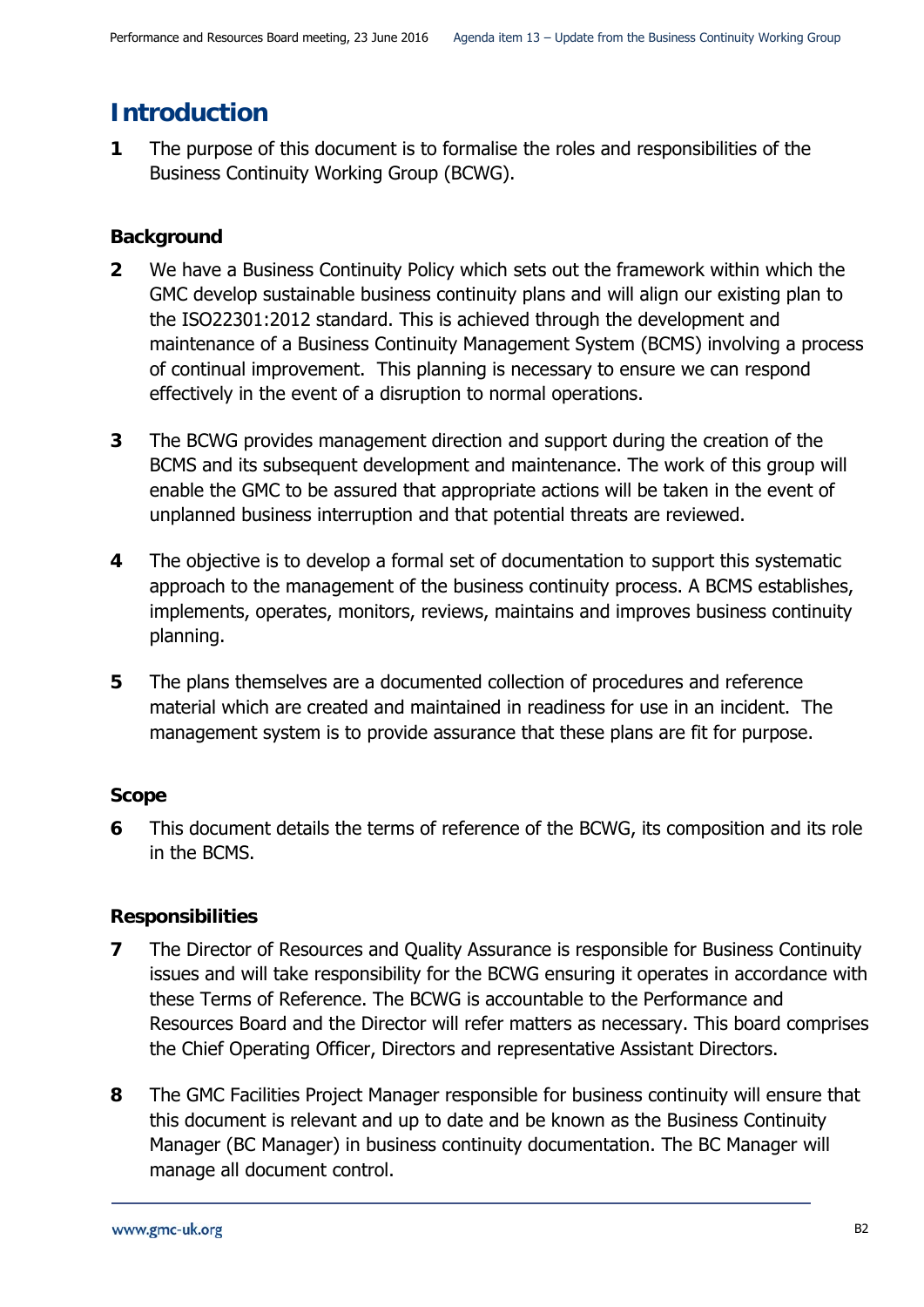### **The Business Continuity Working Group**

### Membership

- **9** The BCWG will include representatives from all business areas but the primary group are those who are responsible for functions where critical activities or support to those activities has been identified. The membership includes:
	- Director of Resources and Quality Assurance: Chairperson
	- **AD Information Systems**
	- $\blacksquare$  Head of Facilities
	- **AD Human Resources**
	- Head of IS Operations
	- **AD Registration and Revalidation**
	- **AD Strategy and Communications**
	- **AD Fitness to Practise**
	- **AD Education and Standards**
	- **AD MPTS**
	- GMC Facilities Projects Manager (in role as BC Manager)

Where the member is unable to attend a nominated deputy will attend on their behalf.

**10** The Director of Resources and Quality Assurance will act as chairperson.

### **Meetings**

**11** The BC Manager will ensure the minutes are taken and circulated with an agenda to all attendees. The group will meet bi-monthly.

### Responsibilities of the BCWG

**12** The Business Continuity Working Group supports the business continuity management framework in operation under ISO 22301:2012. The key responsibilities of the group include the following points and align with the Plan, Do, Check, Act lifecycle of the management standard: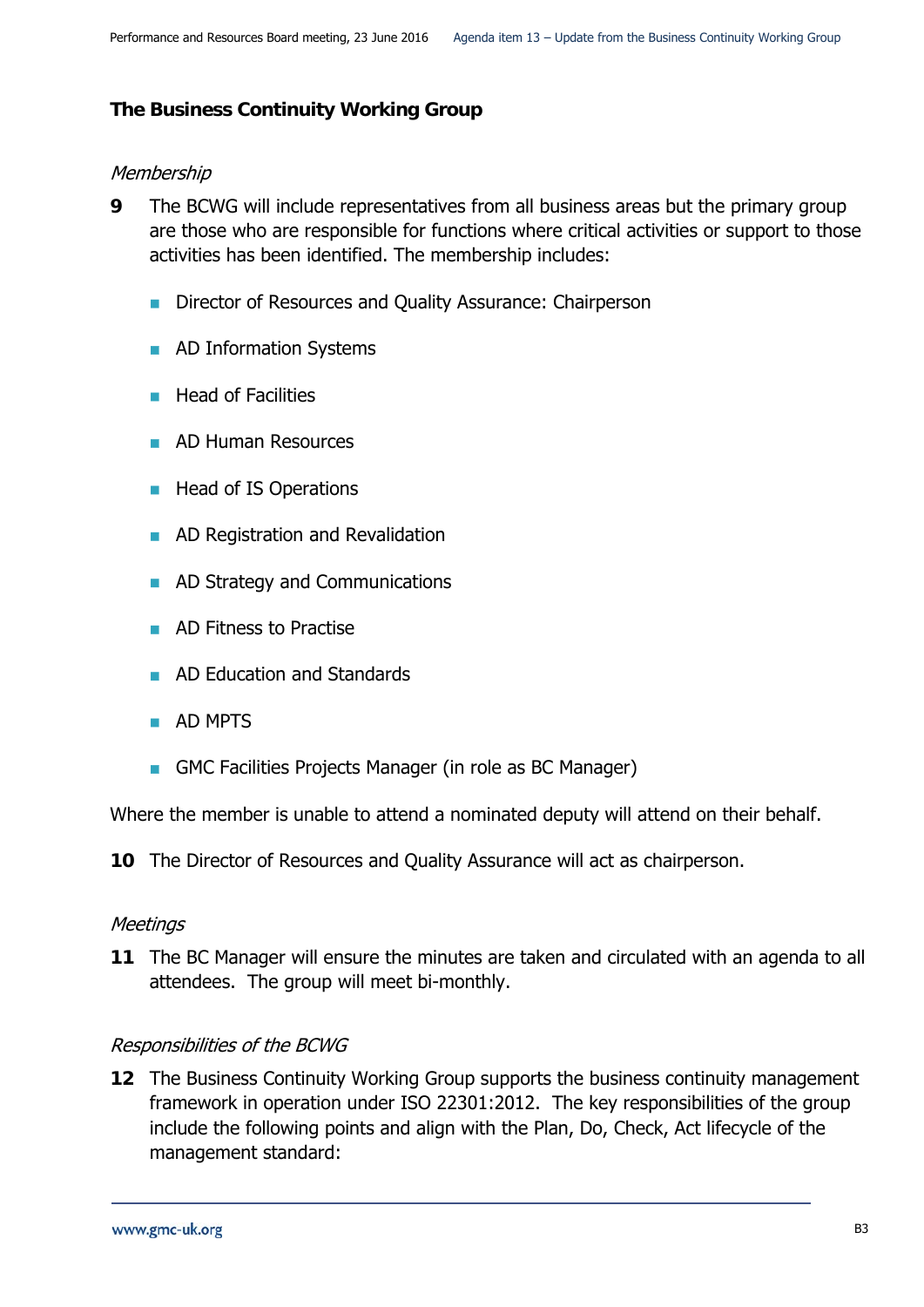#### Plan

- **Develop business continuity policies, strategies, plans and procedures**
- **Develop a reporting schedule for the management reviews and audits**

#### Do

- **Ensure that business continuity policies, strategies plans and procedures are** implemented.
- Support the BC Manager responsible for coordinating the implementation of business continuity
- **Ensure that all staff are aware of the BCM Policy**
- **Horizon Scan so that any emerging risks, issues or changes to legislation, regulation** and interested party management can be incorporated into the necessary parts of the BCMS
- **Ensure that all necessary roles for the development, maintenance and review of the** BCMS are allocated and training is given
- **If Identify all critical suppliers and ensure their BC arrangements are reviewed**
- **IMPLEMENTE Implement a safe and secure documentation storage medium for the BCMS**

### **Check**

- **Approve business continuity policies, strategies, plans and procedures.**
- Review status reports covering business continuity implementation, exercising, training, post-incident reports, risk management and corrective actions
- **Using the Management Review check that the BCMS remains effective and report** the finding to top management

### Act

- **IMPLEMENT COLLEGE** Interactive actions arising from implementation, risk management, postexercise reviews, post-incident reviews, management reviews and internal audit
- Recommend changes to policies, strategies, plans and procedures based on business continuity incidents and changes in risks.
- **Promote and manage continual improvement of the BCMS process**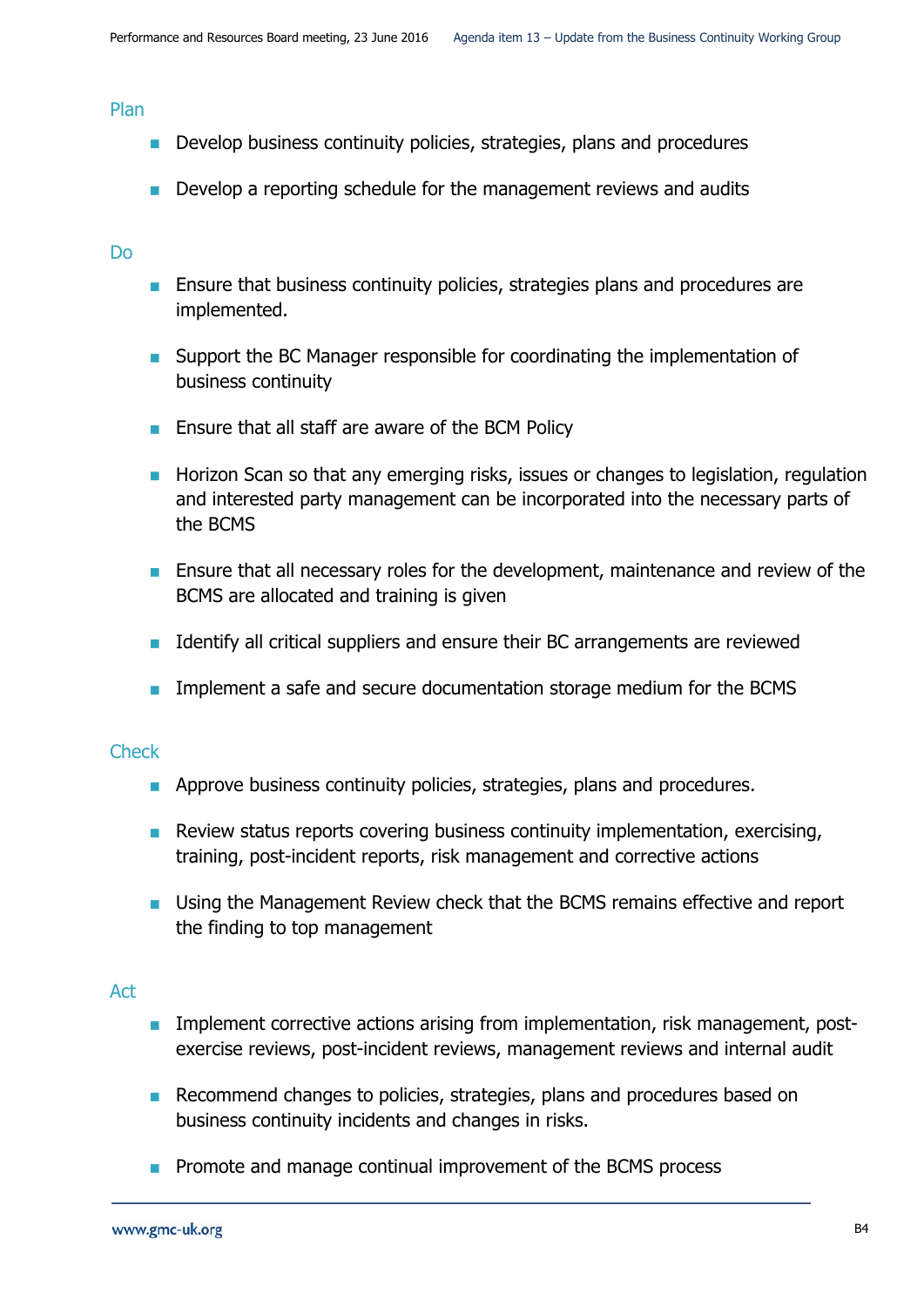### **Document Control**

| Version | Status*           | Author         | Reason for issue | Date           |
|---------|-------------------|----------------|------------------|----------------|
| 4.0     | Agreed by BCWG    | Sheila Tuffrey | Creation         | 3 June 2011    |
|         | and by SMT on     |                |                  |                |
|         | circulation       |                |                  |                |
| 4.1     | Published         | Sheila Tuffrey | Changes in       | April/May 2013 |
|         |                   |                | organisation and |                |
|         |                   |                | maturity of BC   |                |
| 4.2     | Published         | Sheila Tuffrey | Changes          | 15 May 2013    |
|         |                   |                | requested by     |                |
|         |                   |                | BCWG/AD R&QA     |                |
| 4.21    | Reviewed in 2014  | Sheila Tuffrey | Reviewed by      | 29 May 2014    |
|         | and 2015 - no     |                | BCWG by          |                |
|         | changes made      |                | circulation no   |                |
|         |                   |                | changes          |                |
| 4.3     | $Draft$ – updated | Sheila Tuffrey | Circulated to    | April/May 2016 |
|         | to new template.  |                | <b>BCWG</b>      |                |
|         | Note added about  |                |                  |                |
|         | deputies and      |                |                  |                |
|         | management        |                |                  |                |
|         | review            |                |                  |                |
| 4.3     | Final             | Sheila Tuffrey | Approved at      | 24 May 2016    |
|         |                   |                | meeting          |                |

### Version History

\*e.g. Draft, for comment, issued

### Sign off

| Reviewed by | Method         | How approved                     |
|-------------|----------------|----------------------------------|
| <b>BCWG</b> | By circulation | Feedback by email and at meeting |

### Maintenance and Review

|                       | Date of Review   Action Required               | Responsible person |
|-----------------------|------------------------------------------------|--------------------|
| Year from<br>approval | Review content for<br>consistency and currency | Sheila Tuffrey     |